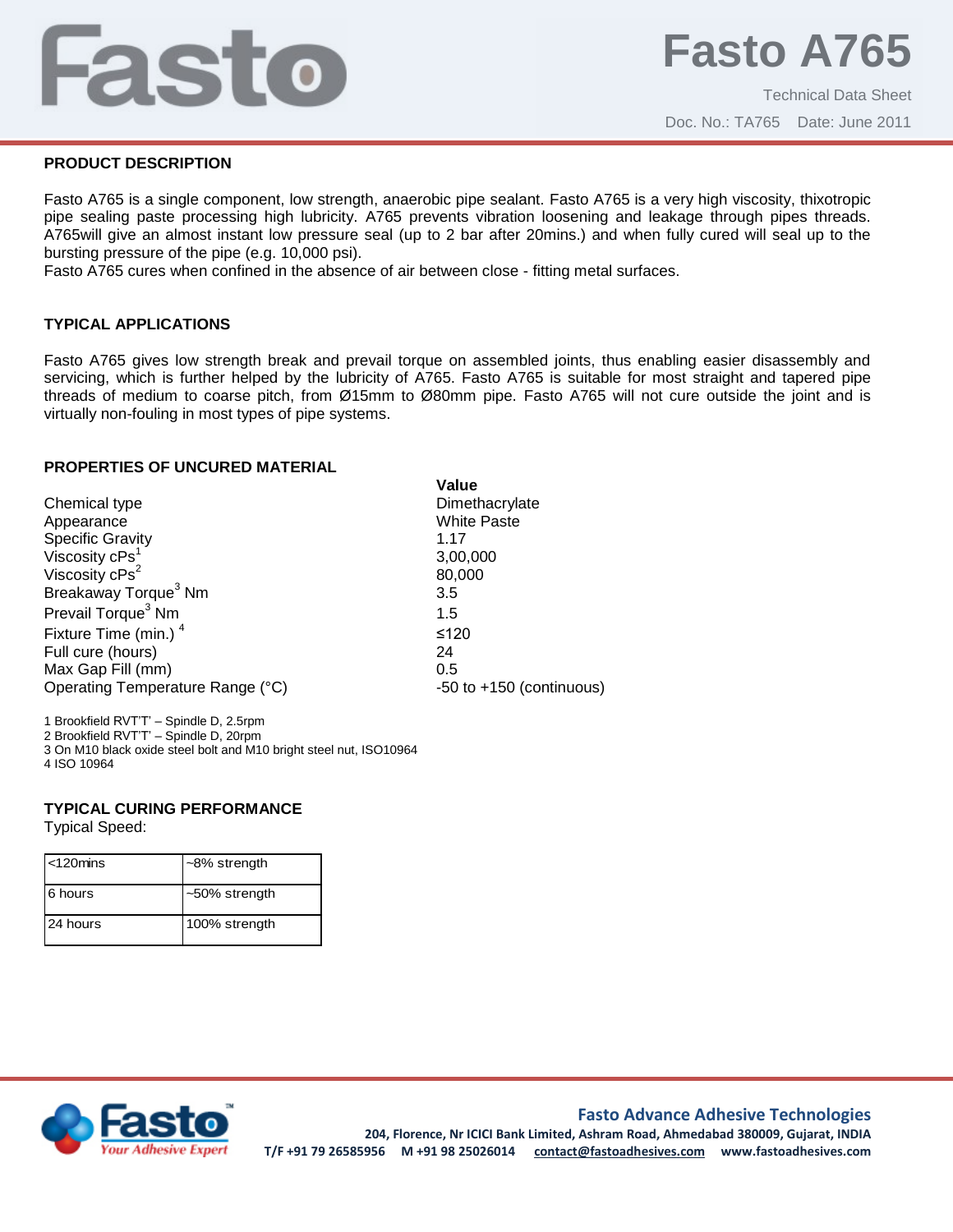# Fasto

# **Cure speed vs. Temperature**

All figures relating to cure speed are tested at 21°C. Lower temperatures will result in slower cure. Heating the assembled part accelerates the curing process.

Activator Fasto AP49 should be used when the temperature is less than 5°C.

# **Cure speed vs. bond gap**

The size of the bond gap greatly affects the speed of cure of anaerobic adhesives. Bond gap varies with thread type and size of the fastener. The larger the gap between surfaces, the slower the cure speed. Maximum recommended gap for Fasto A765 is 0.50mm.

# **Cure speed vs. Substrate**

Cure speed and strength vary according to the substrates. When used on mild steel components, Fasto A765 will reach full strength more rapidly than on more inert materials such as stainless steel and aluminium.

Anaerobic Adhesives only cure in the absence of air with metal part activation.

Fasto AP49 activator may be used to accelerate cure speed.

## **Cure speed vs. activator**

Where speed of cure is too slow or the bond gap is very large, Fasto AP49 Anaerobic Activator may be used to accelerate cure speed. The use of an accelerator may reduce bond strength by up to 30%. Fasto recommends testing on the parts to measure the effect.

# **TYPICAL ENVIRONMENTAL RESISTANCE**

## **Hot strength**

Fasto A765 is suitable for use at temperatures up to 150°C. At 130°C the bond strength will be ~30% of the strength of at 21°C.

## **Heat ageing**

A765 retains over ~85% full strength when heated to 100°C for 90 days then cooled and tested at 21°C.

## **Chemical / Solvent Resistance**

Fasto A765 exhibit excellent chemical resistance to most oils and solvents including motor oil, leaded petrol, brake fluid, acetone, ethanol, propanol and water. Anaerobic adhesives and sealants are not recommended for use in pure oxygen and chlorine lines.



**Fasto Advance Adhesive Technologies**

**204, Florence, Nr ICICI Bank Limited, Ashram Road, Ahmedabad 380009, Gujarat, INDIA T/F +91 79 26585956 M +91 98 25026014 contact@fastoadhesives.com www.fastoadhesives.com**